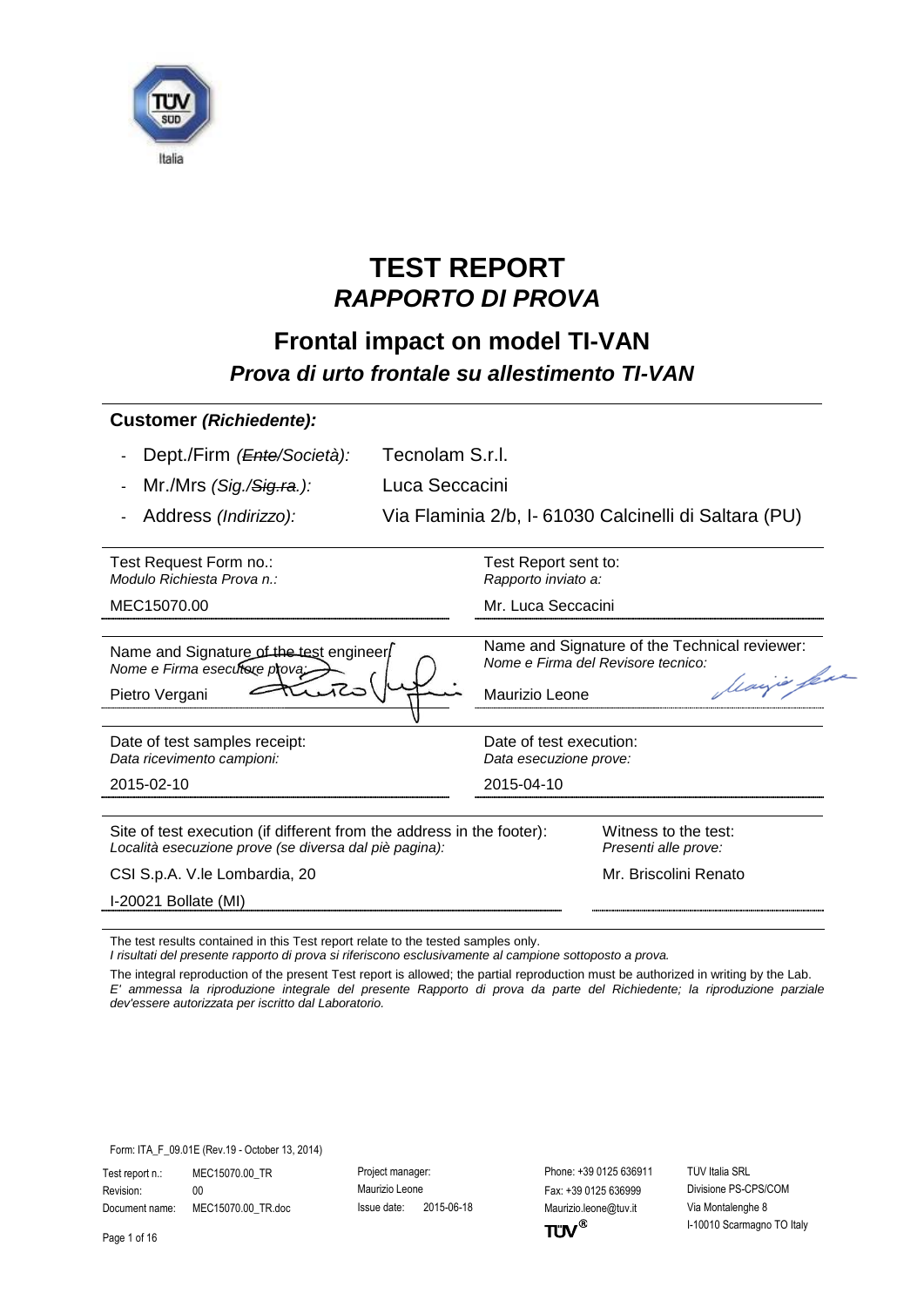

#### <span id="page-1-0"></span>**1 TEST SETUP** *SETUP DI PROVA*

<span id="page-1-2"></span><span id="page-1-1"></span>

| 1.1   | <b>SAMPLE IDENTIFICATION</b><br><b>IDENTIFICAZIONE CAMPIONE</b>                           |                                         |
|-------|-------------------------------------------------------------------------------------------|-----------------------------------------|
| 1.1.1 | Product/material subjected to test:<br>Prodotto/materiale sottoposto a prova:             | <b>TI-VAN</b>                           |
| 1.1.2 | <b>Description:</b><br>Descrizione:                                                       | Components installed in Vehicles        |
| 1.1.3 | Level (Series product, prototype, etc.):<br>Livello (Prodotto di serie, prototipo, ecc.): | <b>Series</b>                           |
| 1.1.4 | Part number:<br>Codice prodotto:                                                          | not available                           |
| 1.1.5 | Serial number:<br>N° Matricola:                                                           | not available                           |
| 1.1.6 | Sample identification code:<br>Codice identificativo del campione:                        | not available                           |
| 1.2   | <b>AUXILIARY DEVICES</b><br><b>DISPOSITIVI AUSILIARI</b>                                  |                                         |
| 1.3   | <b>TEST CONFIGURATION</b><br>CONFIGURAZIONE DI PROVA                                      | According to regulation ECE R17 Annex 9 |
| 1.4   | <b>DIAGNOSTIC SYSTEM</b><br><b>SISTEMA DIAGNOSTICO</b>                                    | According to regulation ECE R17         |

<span id="page-1-4"></span><span id="page-1-3"></span>Form: ITA\_F\_09.01E (Rev.19 - October 13, 2014)

Test report n.: MEC15070.00\_TR Project manager: Protect manager: Phone: +39 0125 636911 TÜV Italia SRL Revision: 00 Maurizio Leone Fax: +39 0125 636999 Divisione PS-CPS/COM

Document name: MEC15070.00\_TR.doc Issue date: 2015-06-18 Maurizio.leone@tuv.it Via Montalenghe 8<br>Page 2 of 16 I-10010 Scarmagno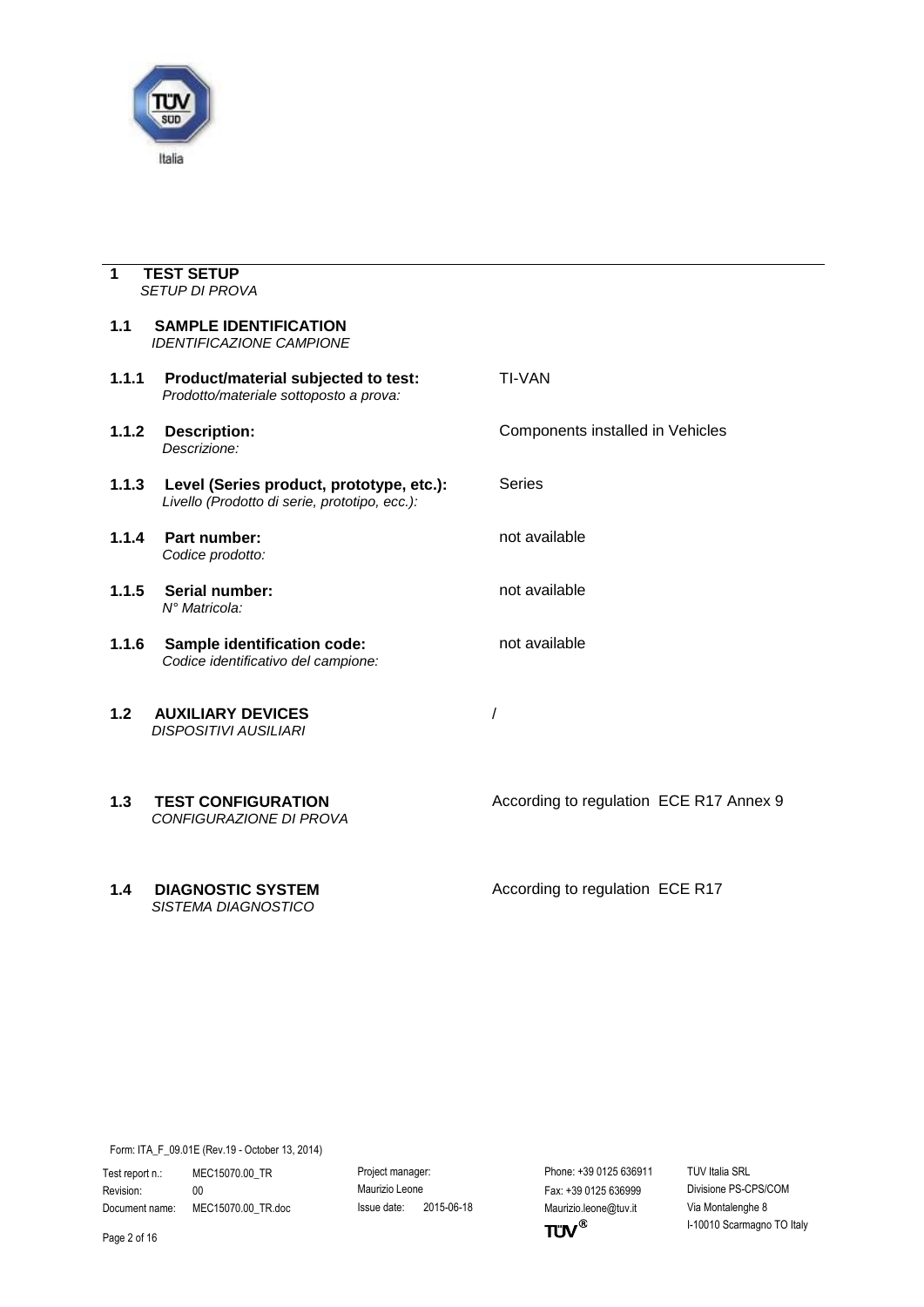

#### <span id="page-2-0"></span>**2 TEST LIST** *ELENCO DELLE PROVE*

<span id="page-2-1"></span>

|     | <b>Test Description</b> | <b>Reference document</b> | <b>Standardized</b> | <b>Differences</b> |
|-----|-------------------------|---------------------------|---------------------|--------------------|
| 2.1 | <b>Frontal impact</b>   | ECE R17 Annex 9 - frontal | No                  | Impact speed       |
|     | Impatto frontale        | impact                    |                     | $= 31.5$ km/h      |

Form: ITA\_F\_09.01E (Rev.19 - October 13, 2014)

Test report n.: MEC15070.00\_TR Project manager: Protect manager: Phone: +39 0125 636911 TÜV Italia SRL Revision: 00 Maurizio Leone Fax: +39 0125 636999 Divisione PS-CPS/COM

Document name: MEC15070.00\_TR.doc Issue date: 2015-06-18 Maurizio.leone@tuv.it Via Montalenghe 8<br>Page 3 of 16 I-10010 Scarmagno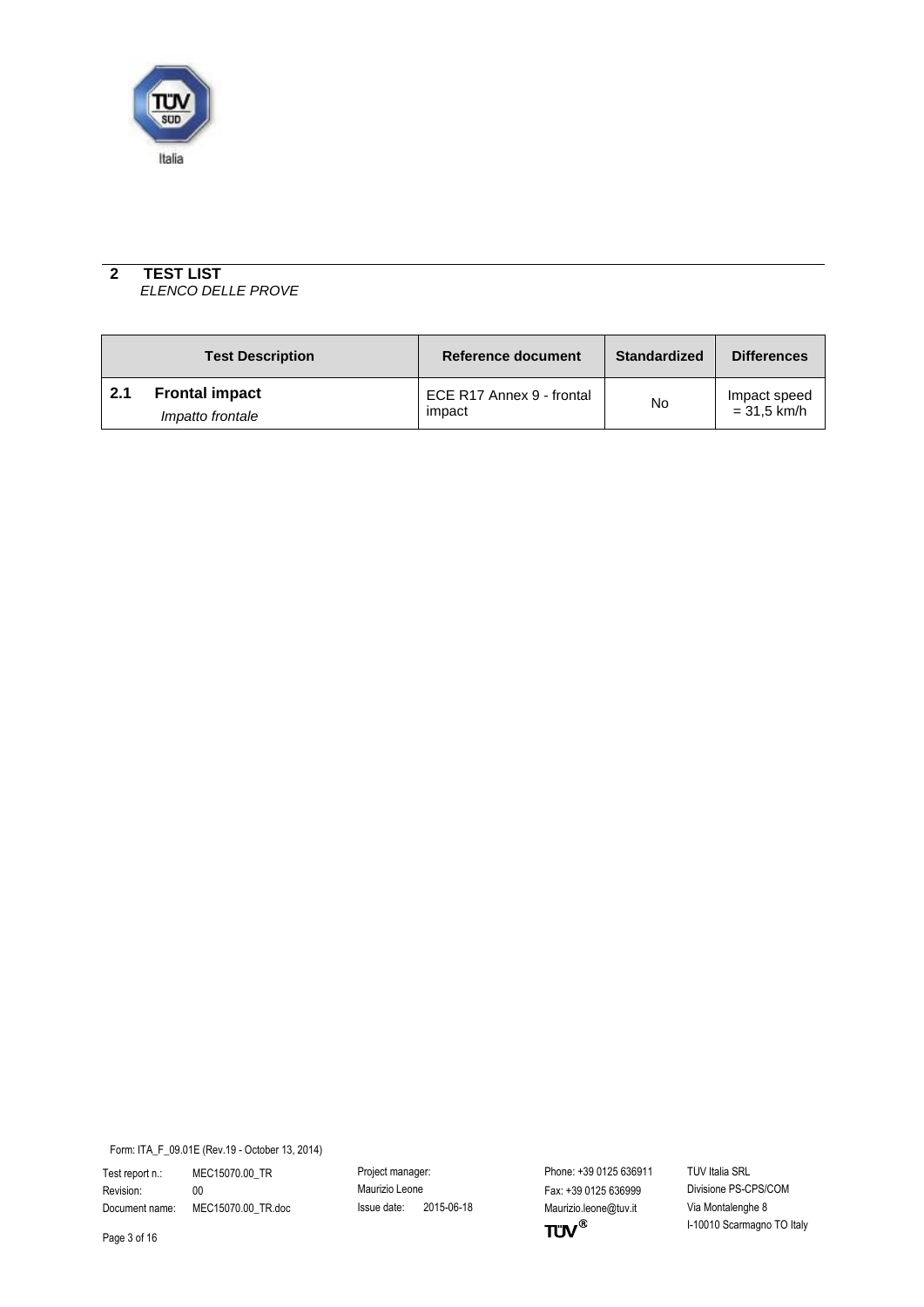

<span id="page-3-3"></span><span id="page-3-2"></span><span id="page-3-1"></span>L

<span id="page-3-0"></span>

| 3                       | <b>TEST EQUIPMENT USED</b>                                      |              |  |
|-------------------------|-----------------------------------------------------------------|--------------|--|
|                         | <b>APPARECCHIATURE UTILIZZATE</b>                               |              |  |
|                         | Test equipment of CSI laboratory                                |              |  |
|                         | Test report no.0089\ME\CRH\15                                   |              |  |
|                         |                                                                 |              |  |
| $\overline{\mathbf{4}}$ | <b>ENVIRONMENTAL CONDITIONS</b><br><b>CONDIZIONI AMBIENTALI</b> |              |  |
| 4.1                     | <b>ROOM TEMPERATURE</b><br><b>TEMPERATURA AMBIENTE</b>          | 20,9 °C      |  |
| 4.2                     | <b>RELATIVE HUMIDITY</b><br><b>UMIDITA' RELATIVA</b>            | Not detected |  |
| 4.3                     | <b>PRESSURE</b><br><b>PRESSIONE</b>                             | Not detected |  |
| 5                       | <b>MEASUREMENT UNCERTAINTY</b>                                  |              |  |
|                         | <b>INCERTEZZA DI MISURA</b>                                     |              |  |
|                         | Test report no.0089\ME\CRH\15                                   |              |  |

<span id="page-3-6"></span><span id="page-3-5"></span><span id="page-3-4"></span>**6 SAMPLING PLAN** *PIANO DI CAMPIONAMENTO*

Sample selected by the customer.

Form: ITA\_F\_09.01E (Rev.19 - October 13, 2014)

Test report n.: MEC15070.00\_TR Project manager: Protect manager: Phone: +39 0125 636911 TÜV Italia SRL Revision: 00 Maurizio Leone Fax: +39 0125 636999 Divisione PS-CPS/COM

Document name: MEC15070.00\_TR.doc Issue date: 2015-06-18 Maurizio.leone@tuv.it Via Montalenghe 8<br>Page 4 of 16 I-10010 Scarmagno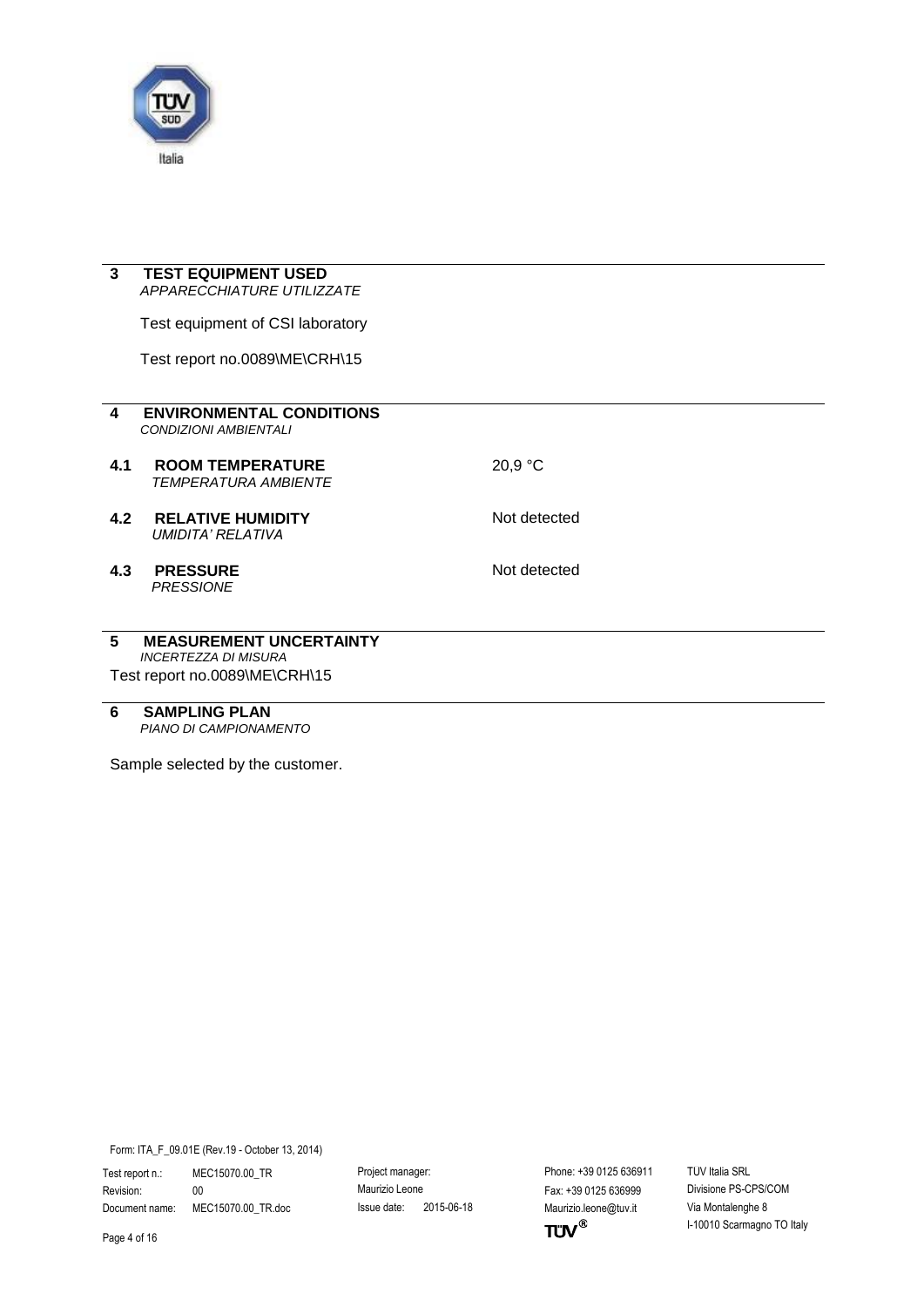

#### <span id="page-4-0"></span>**7 TEST AND/OR MEASUREMENT RESULTS** *RISULTATI DELLE PROVE E/O MISURE*

### <span id="page-4-1"></span>**7.1 TEST N.1**

*PROVA N.1*

Components series TI-VAN installed in FIAT SCUDO vehicle body

#### **7.1.1 TEST OBJECTIVE**

*SCOPO DELLA PROVA*

The FIAT SCUDO vehicle body, equipped with components for commercial vehicles TI-VAN, has been subjected to the same deceleration prescribed by regulation ECE R17 and directive 74/408/CE for the frontal impact

Impact speed  $= 31,5$  km/h

Bags filled with sand ballast

Total load = 170 kg (supplied by the manufacturer)

#### **7.1.2 TEST RESULTS** *RISULTATI DI PROVA*

The requirement 20 g / 30 ms is met

After the test, following was noted:

- no recognizable fractures of any of the safety relevants components

- no loosing of attachment parts

Form: ITA\_F\_09.01E (Rev.19 - October 13, 2014)

Test report n.: MEC15070.00\_TR Project manager: Phone: +39 0125 636911 TÜV Italia SRL Revision: 00 00 Maurizio Leone Fax: +39 0125 636999 Divisione PS-CPS/COM Document name: MEC15070.00\_TR.doc Issue date: 2015-06-18 Maurizio.leone@tuv.it Via Montalenghe 8

 $TUV$ <sup>®</sup>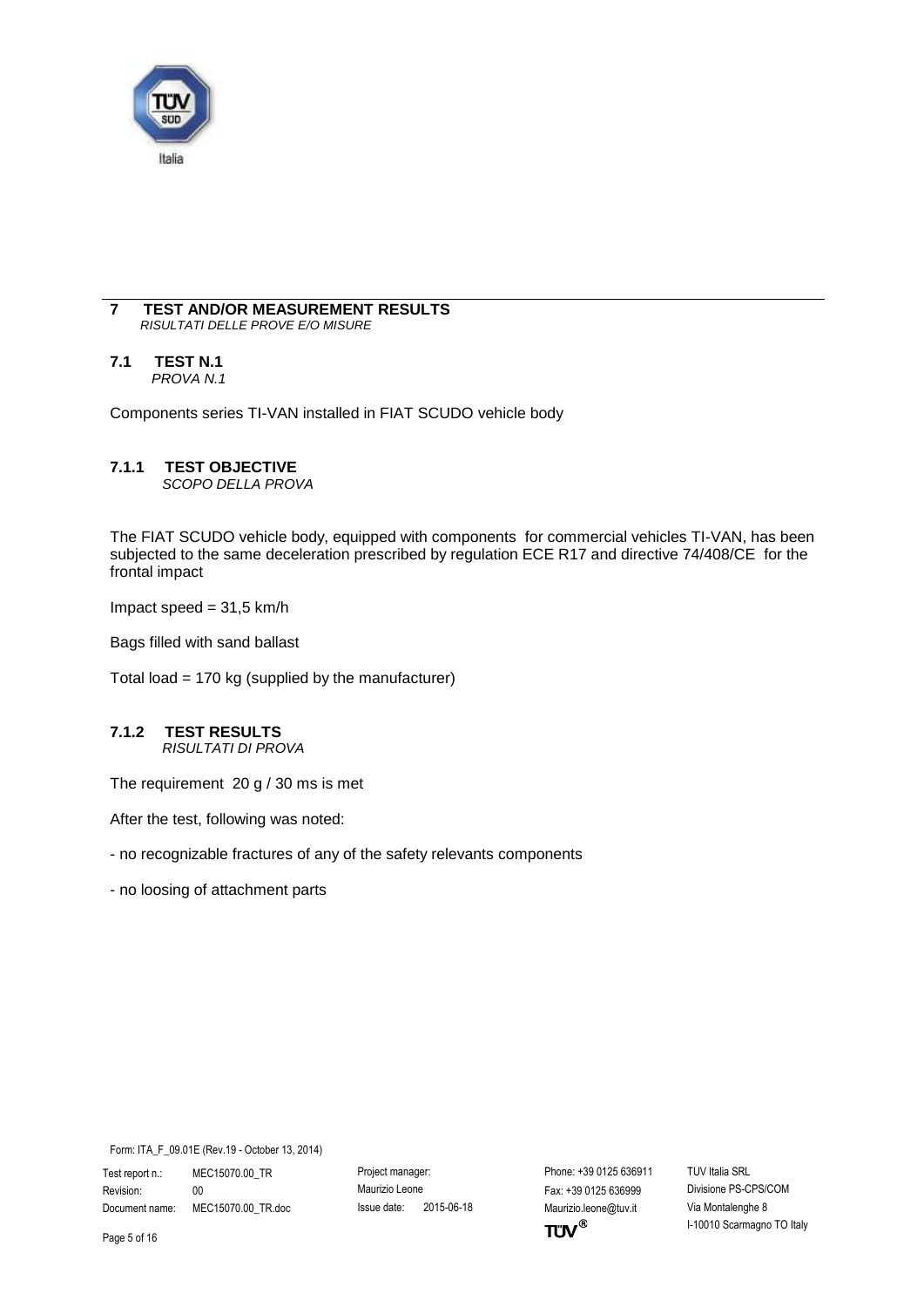

<span id="page-5-0"></span>

Test performed by CSI Laboratory under supervision of TÜV SÜD Italia

Test report no. 0089\ME\CRH\15

Form: ITA\_F\_09.01E (Rev.19 - October 13, 2014)

Test report n.: MEC15070.00\_TR Project manager: Protect manager: Phone: +39 0125 636911 TÜV Italia SRL Revision: 00 Maurizio Leone Fax: +39 0125 636999 Divisione PS-CPS/COM

Document name: MEC15070.00\_TR.doc Issue date: 2015-06-18 Maurizio.leone@tuv.it Via Montalenghe 8<br>Page 6 of 16 I-10010 Scarmagno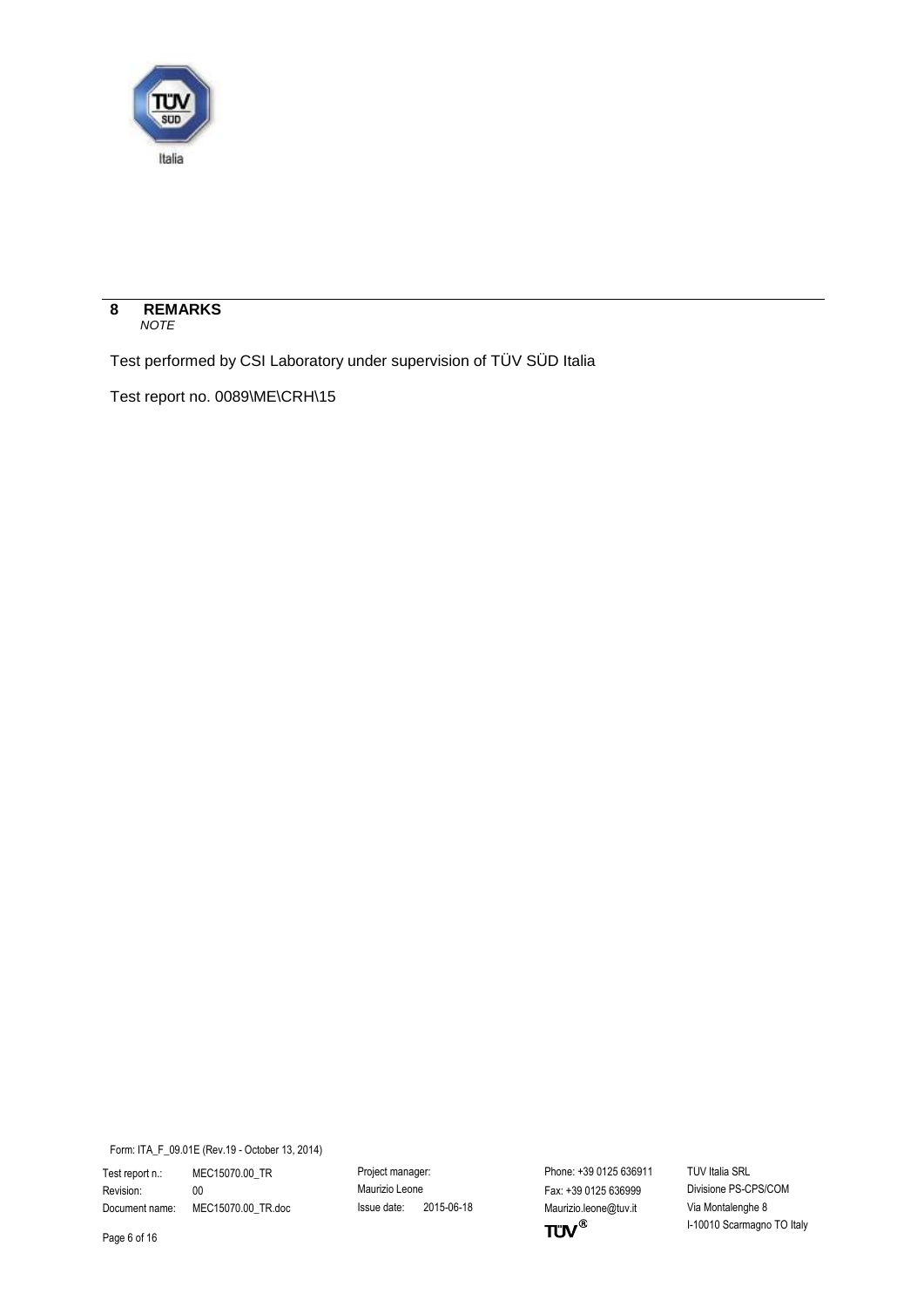

#### <span id="page-6-0"></span>**9 APPENDIX** *APPENDICE*

### <span id="page-6-1"></span>**9.1 PHOTO DOCUMENTATION**

*DOCUMENTAZIONE FOTOGRAFICA*



FIAT SCUDO vehicle body



TI-VAN before the test

Form: ITA\_F\_09.01E (Rev.19 - October 13, 2014)

Test report n.: MEC15070.00\_TR Project manager: Protect manager: Phone: +39 0125 636911 TÜV Italia SRL Revision: 00 Maurizio Leone Fax: +39 0125 636999 Divisione PS-CPS/COM

Document name: MEC15070.00\_TR.doc Issue date: 2015-06-18 Maurizio.leone@tuv.it Via Montalenghe 8<br>Page 7 of 16 I-10010 Scarmagno

I-10010 Scarmagno TO Italy

Page 7 of 16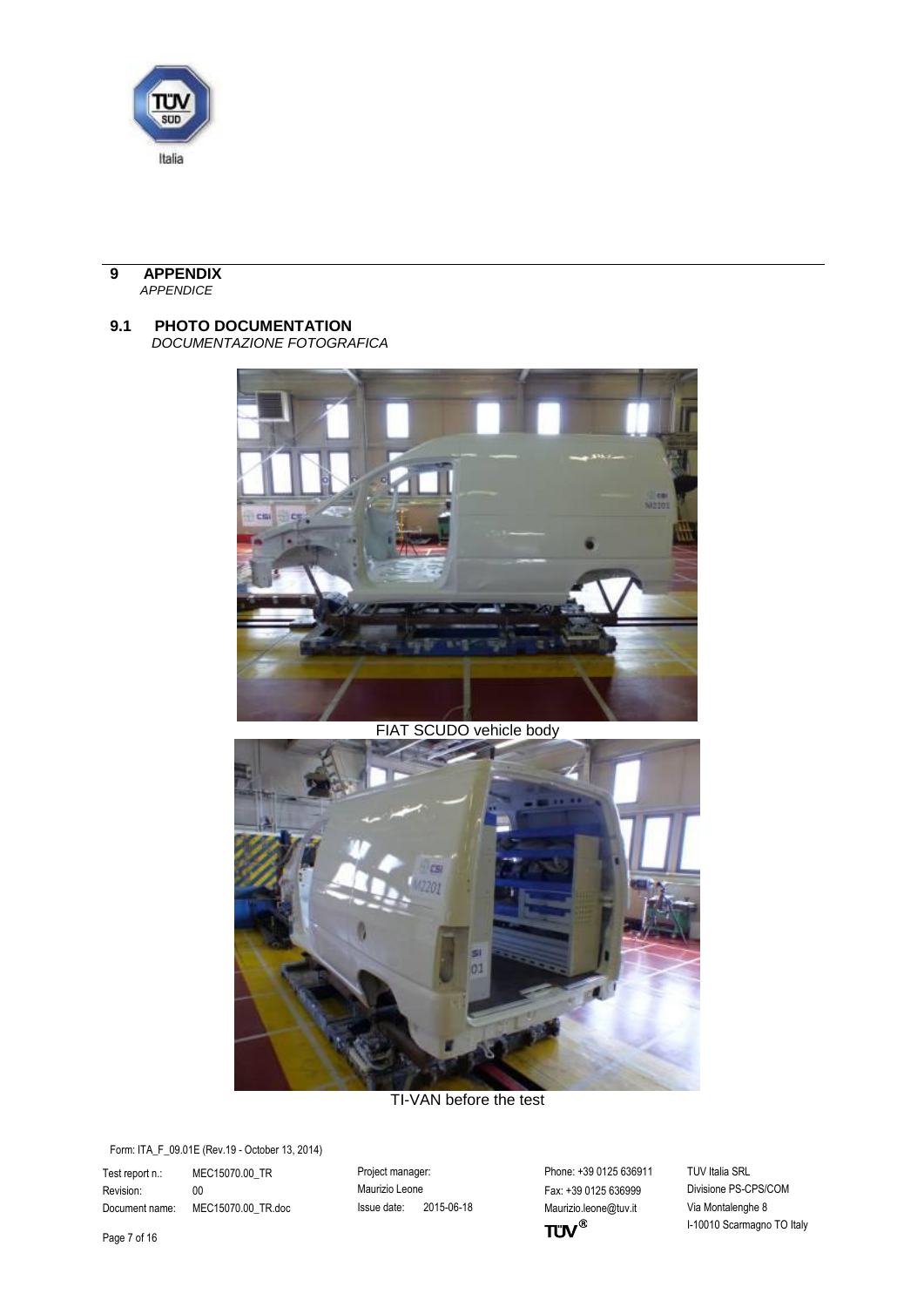



TI-VAN before the test



TI-VAN before the test

Test report n.: MEC15070.00\_TR Project manager: Phone: +39 0125 636911 TÜV Italia SRL<br>Revision: 00 00 Revisione Maurizio Leone Fax: +39 0125 636999 Divisione PS-CPS/COM Revision: 00 00 Maurizio Leone Maurizio Leone Fax: +39 0125 636999 Document name: MEC15070.00\_TR.doc Issue date: 2015-06-18 Maurizio.leone@tuv.it Via Montalenghe 8

 $TUV^{\circledast}$ 

I-10010 Scarmagno TO Italy

Page 8 of 16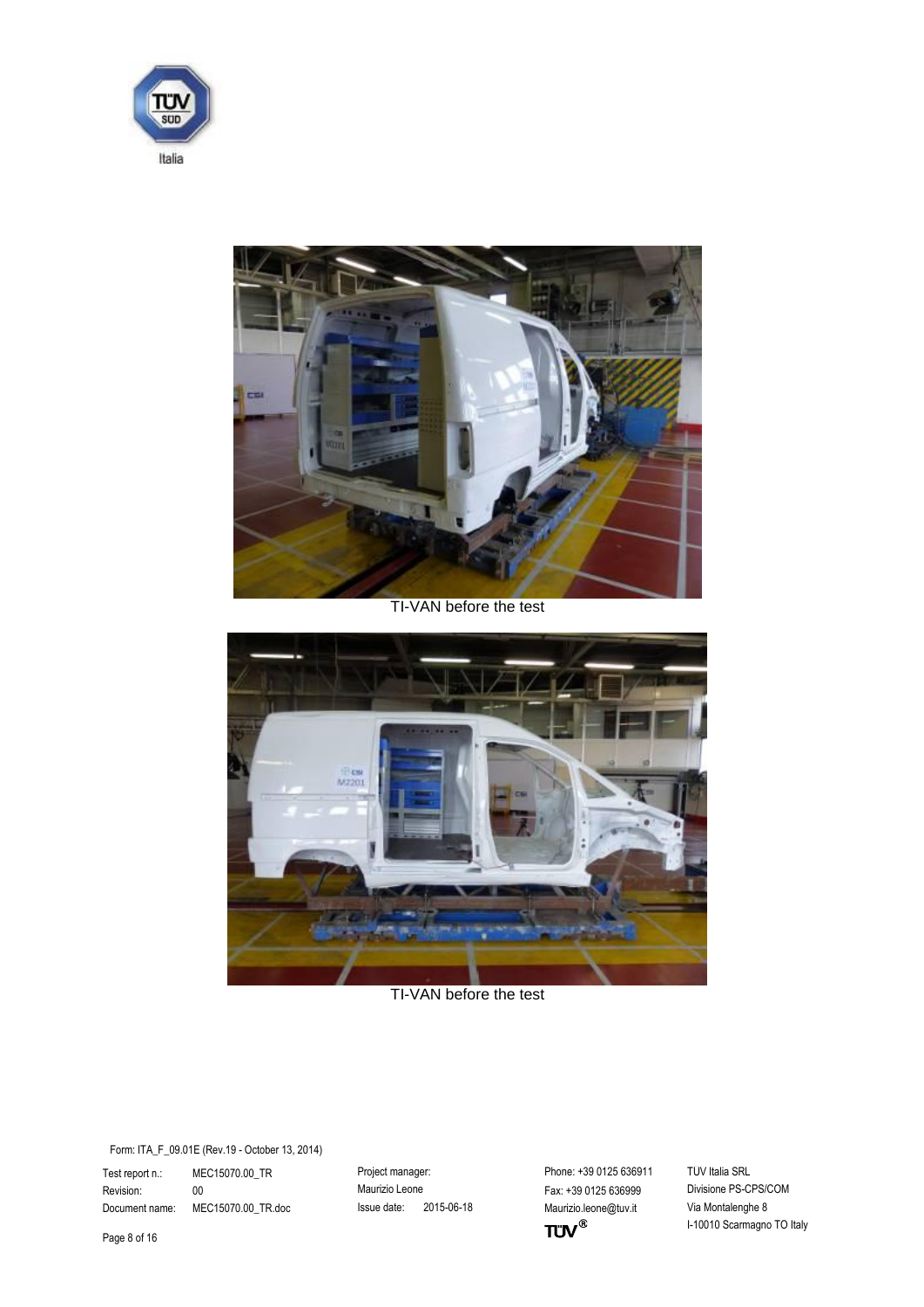



TI-VAN before the test



TI-VAN before the test

Test report n.: MEC15070.00\_TR Project manager: Phone: +39 0125 636911 TÜV Italia SRL<br>Revision: 00 00 Maurizio Leone Fax: +39 0125 636999 Divisione PS-CPS/COM Revision: 00 00 Maurizio Leone Maurizio Leone Fax: +39 0125 636999 Document name: MEC15070.00\_TR.doc Issue date: 2015-06-18 Maurizio.leone@tuv.it Via Montalenghe 8

 $TUV^{\circledast}$ 

I-10010 Scarmagno TO Italy

Page 9 of 16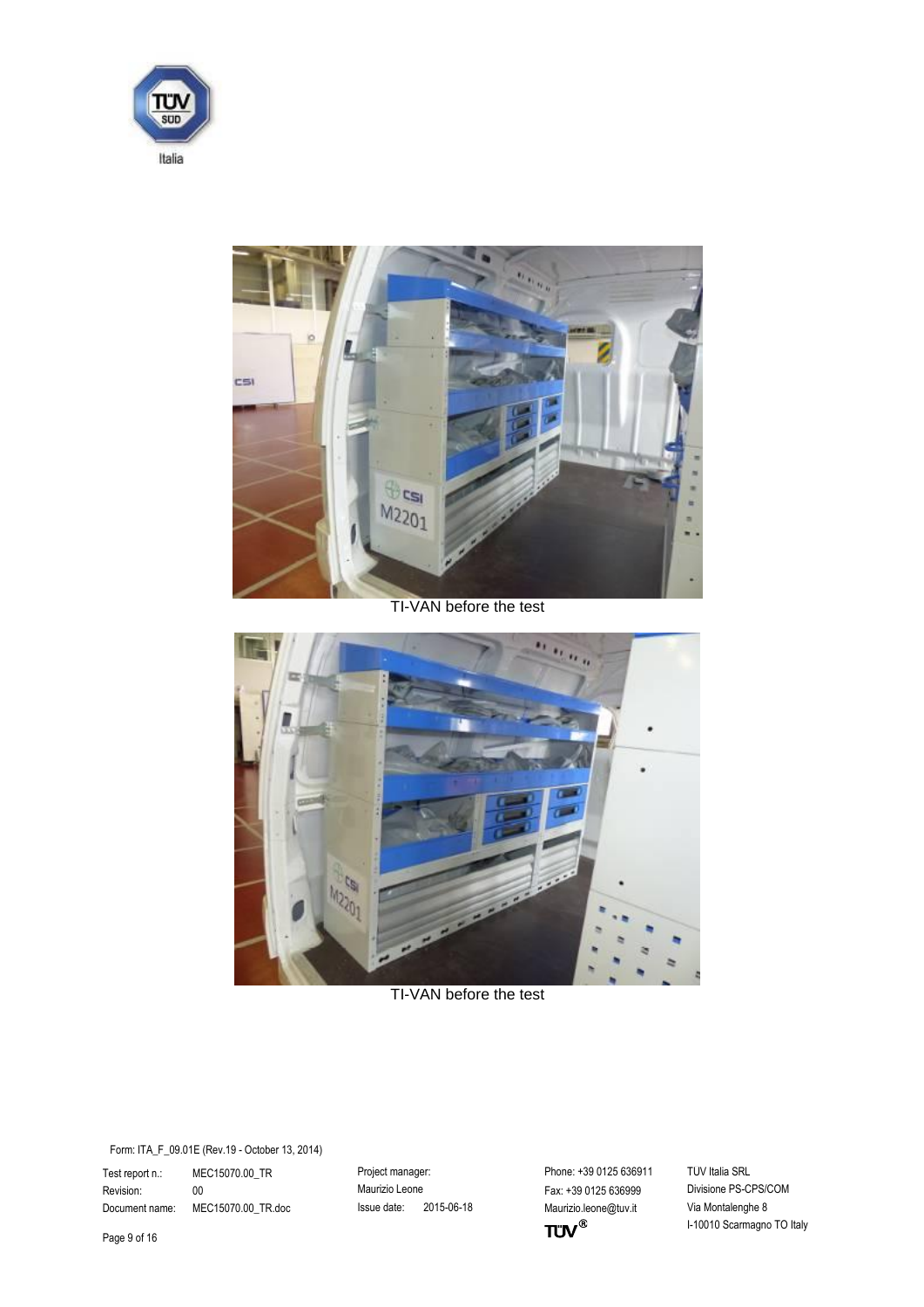



TI-VAN after the test



TI-VAN after the test

Test report n.: MEC15070.00\_TR Project manager: Phone: +39 0125 636911 TÜV Italia SRL<br>Revision: 00 00 Maurizio Leone Fax: +39 0125 636999 Divisione PS-CPS/COM Revision: 00 00 Maurizio Leone Maurizio Leone Fax: +39 0125 636999 Document name: MEC15070.00\_TR.doc Issue date: 2015-06-18 Maurizio.leone@tuv.it Via Montalenghe 8

 $TUV^{\circledast}$ 

I-10010 Scarmagno TO Italy

Page 10 of 16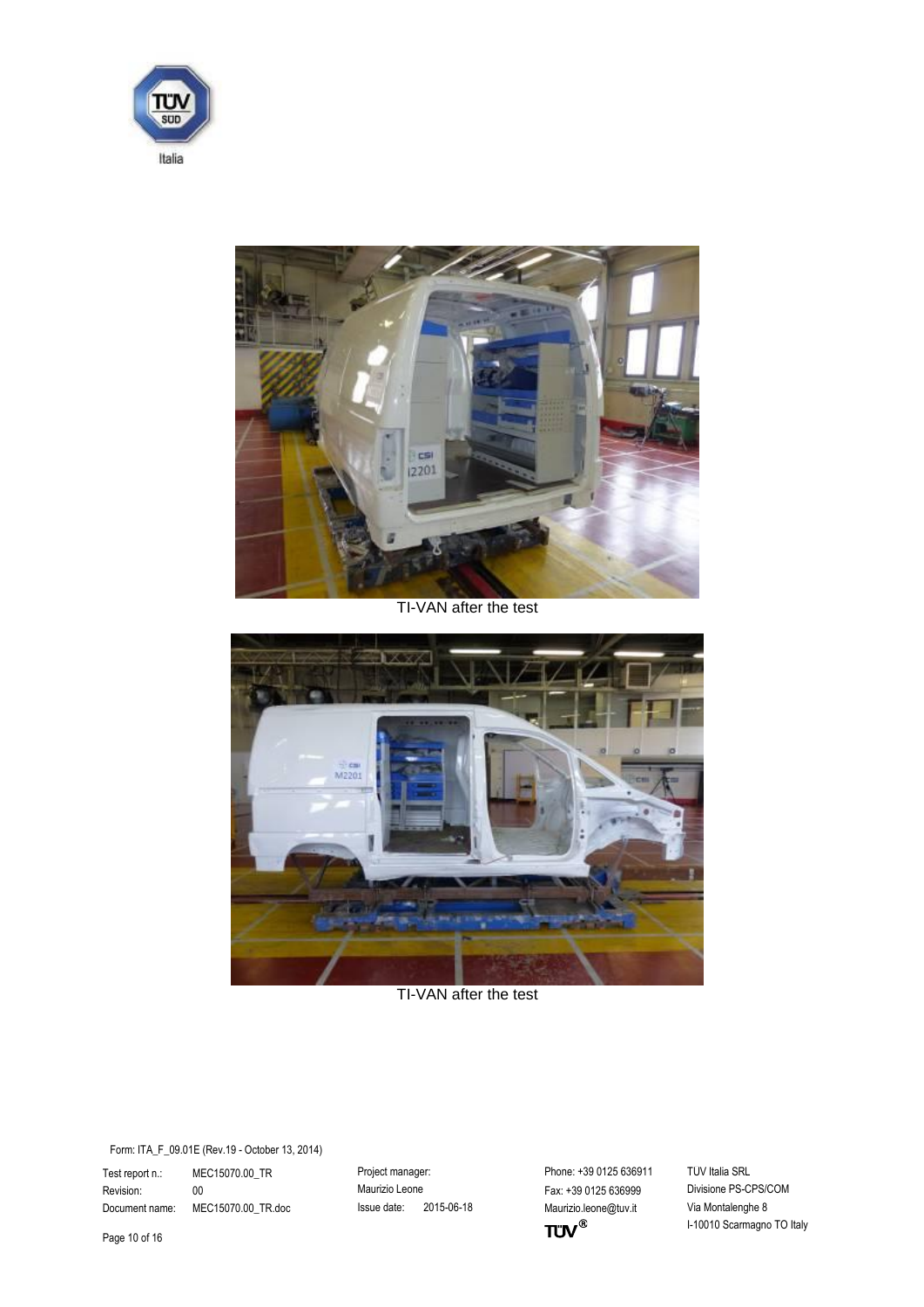



TI-VAN after the test



TI-VAN after the test

Test report n.: MEC15070.00\_TR Project manager: Phone: +39 0125 636911 TÜV Italia SRL<br>Revision: 00 00 Revisione Maurizio Leone Fax: +39 0125 636999 Divisione PS-CPS/COM Revision: 00 00 Maurizio Leone Maurizio Leone Fax: +39 0125 636999 Document name: MEC15070.00\_TR.doc Issue date: 2015-06-18 Maurizio.leone@tuv.it Via Montalenghe 8

 $TUV^{\circledast}$ 

I-10010 Scarmagno TO Italy

Page 11 of 16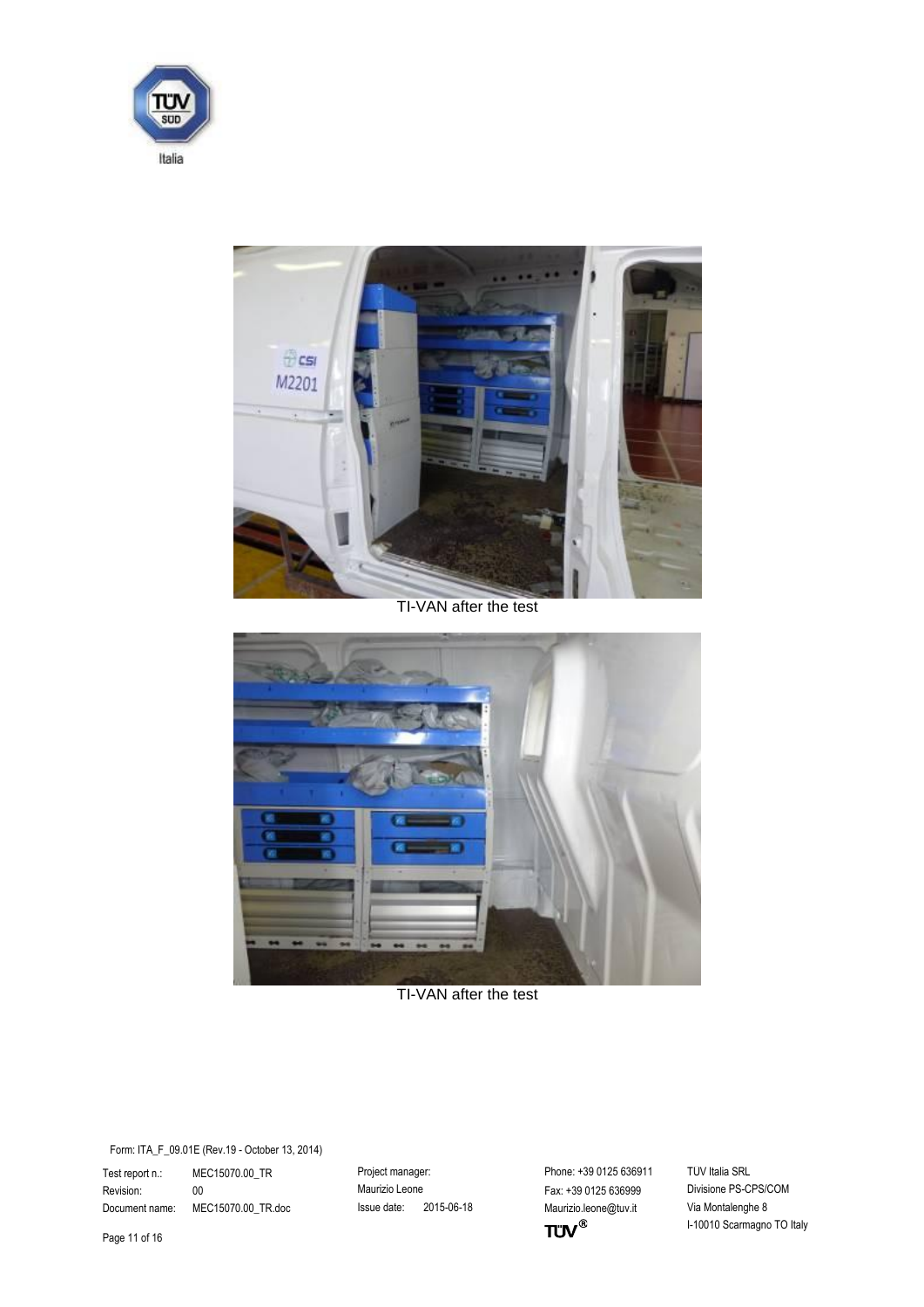



TI-VAN after the test



TI-VAN after the test

Test report n.: MEC15070.00\_TR Project manager: Phone: +39 0125 636911 TÜV Italia SRL<br>Revision: 00 00 Maurizio Leone Fax: +39 0125 636999 Divisione PS-CPS/COM Revision: 00 00 Maurizio Leone Maurizio Leone Fax: +39 0125 636999 Document name: MEC15070.00\_TR.doc Issue date: 2015-06-18 Maurizio.leone@tuv.it Via Montalenghe 8

 $TUV^{\circledast}$ 

I-10010 Scarmagno TO Italy

Page 12 of 16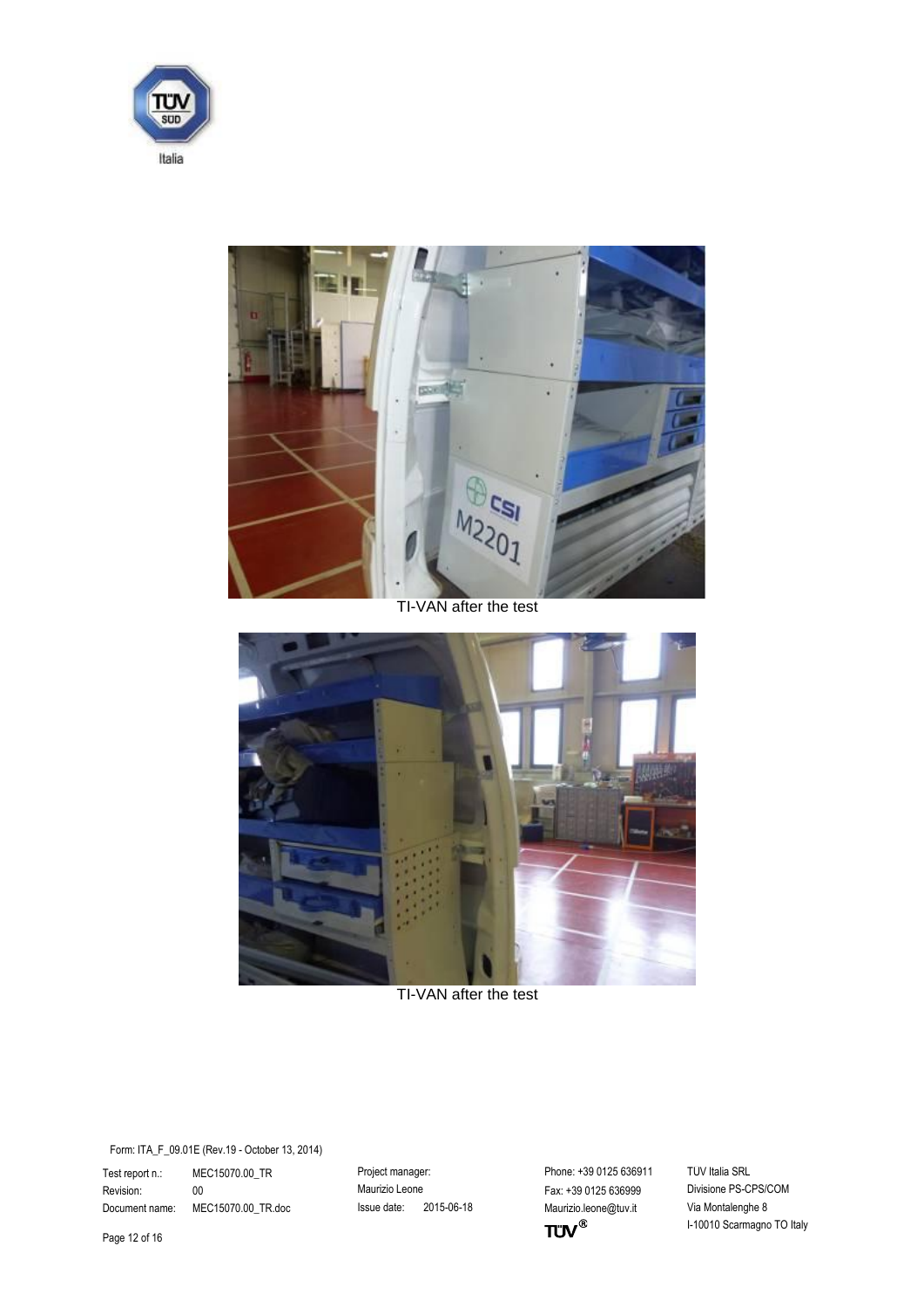

#### <span id="page-12-0"></span>**9.2 ATTACHMENTS**  *ALLEGATI*

## Vista Lato Passeggero





Form: ITA\_F\_09.01E (Rev.19 - October 13, 2014)

Test report n.: MEC15070.00\_TR Project manager: Protect manager: Phone: +39 0125 636911 TÜV Italia SRL Revision: 00 Maurizio Leone Fax: +39 0125 636999 Divisione PS-CPS/COM

Document name: MEC15070.00\_TR.doc Issue date: 2015-06-18 Maurizio.leone@tuv.it Via Montalenghe 8<br>Page 13 of 16 I-10010 Scarmagno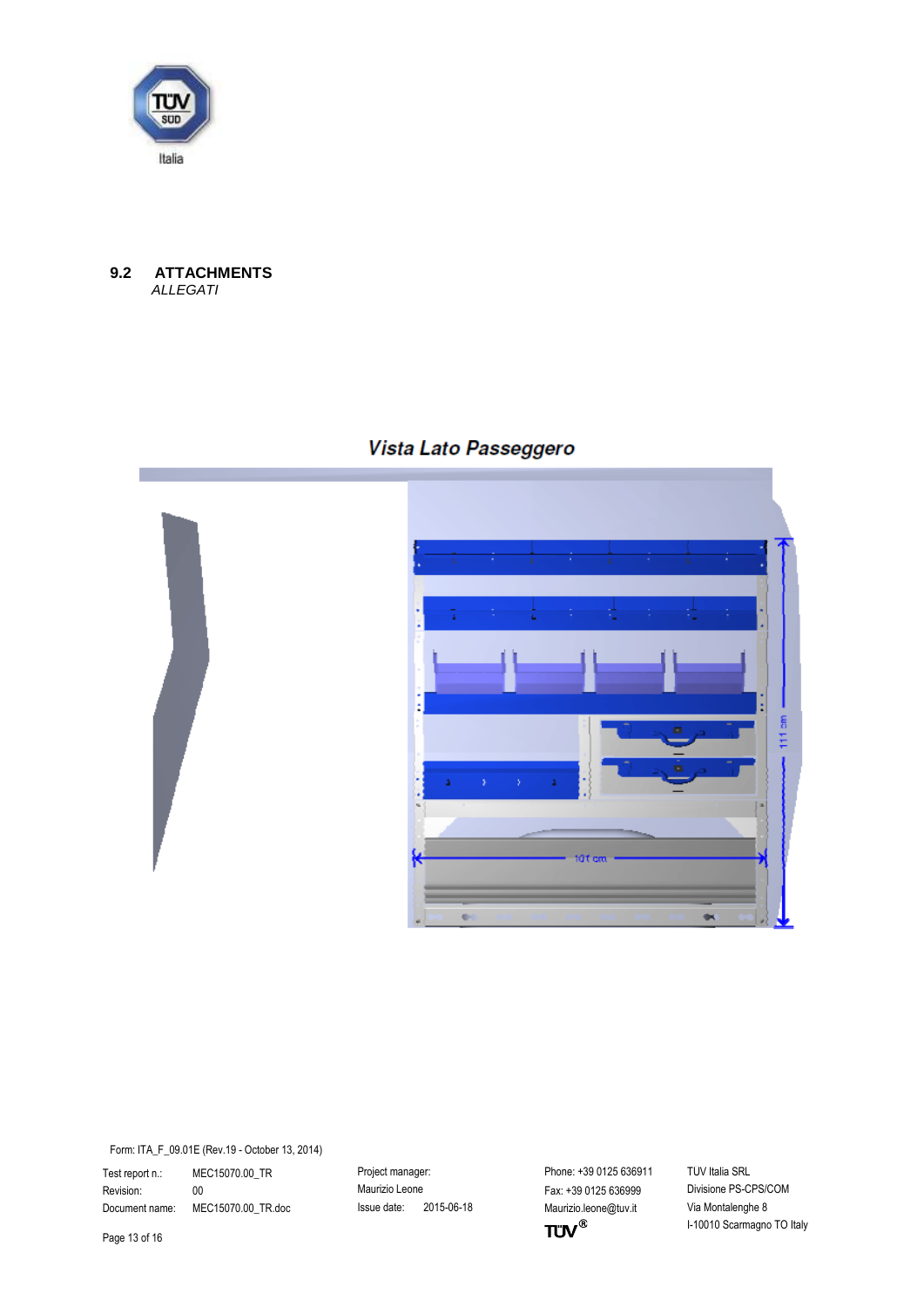



## Vista Lato Guida

Form: ITA\_F\_09.01E (Rev.19 - October 13, 2014)

Test report n.: MEC15070.00\_TR Project manager: Phone: +39 0125 636911 TÜV Italia SRL<br>Revision: 00 00 Revisione Maurizio Leone Fax: +39 0125 636999 Divisione PS-CPS/COM Revision: 00 00 Maurizio Leone Fax: +39 0125 636999 Document name: MEC15070.00\_TR.doc Issue date: 2015-06-18 Maurizio.leone@tuv.it Via Montalenghe 8

 $TUV^{\circledast}$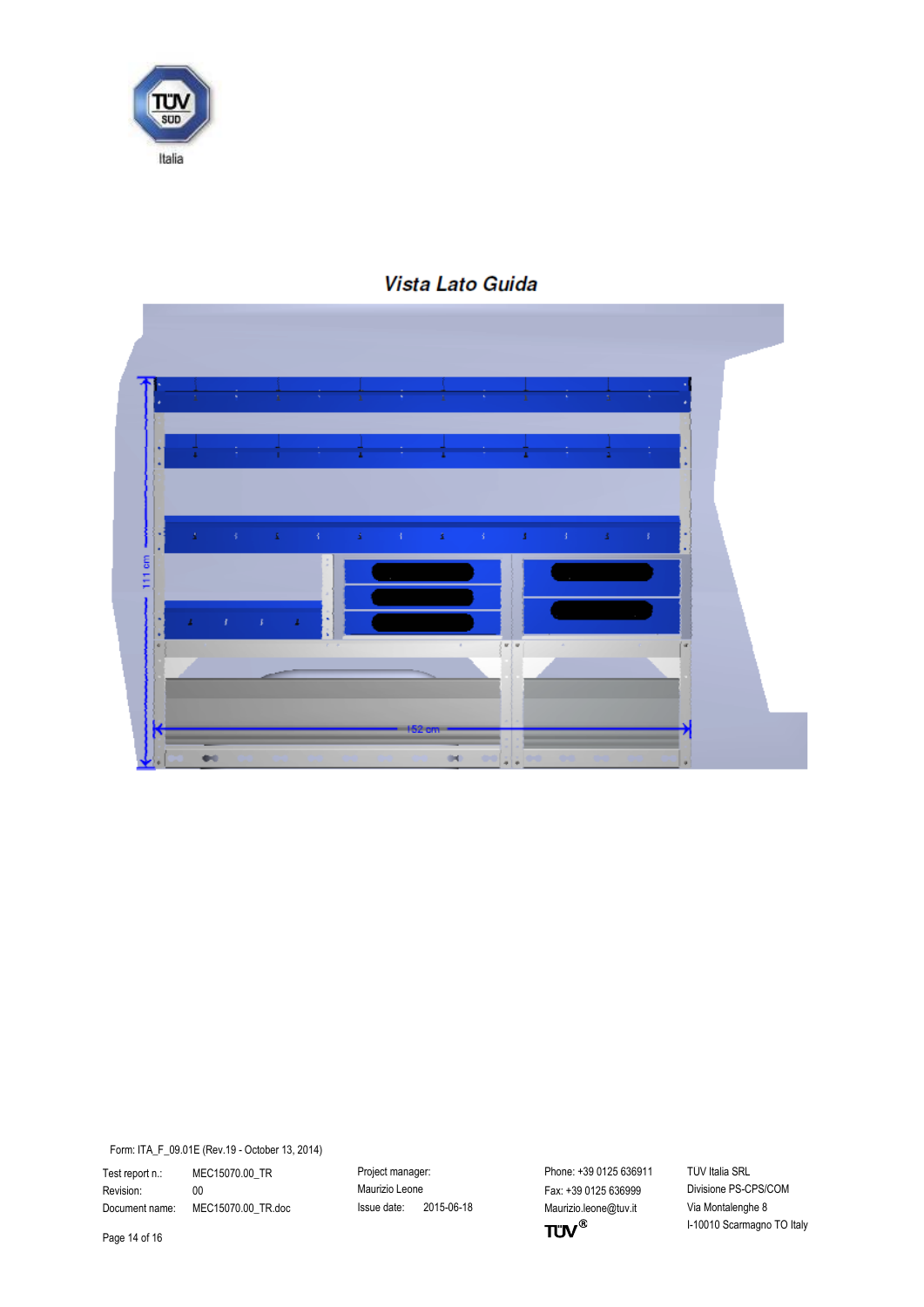



## Vista Lato Posteriore

Form: ITA\_F\_09.01E (Rev.19 - October 13, 2014)

Test report n.: MEC15070.00\_TR Project manager: Phone: +39 0125 636911 TÜV Italia SRL<br>Revision: 00 00 Revisione Maurizio Leone Fax: +39 0125 636999 Divisione PS-CPS/COM Revision: 00 00 Maurizio Leone Maurizio Leone Fax: +39 0125 636999

Document name: MEC15070.00\_TR.doc Issue date: 2015-06-18 Maurizio.leone@tuv.it Via Montalenghe 8<br>Page 15 of 16 I-10010 Scarmagno